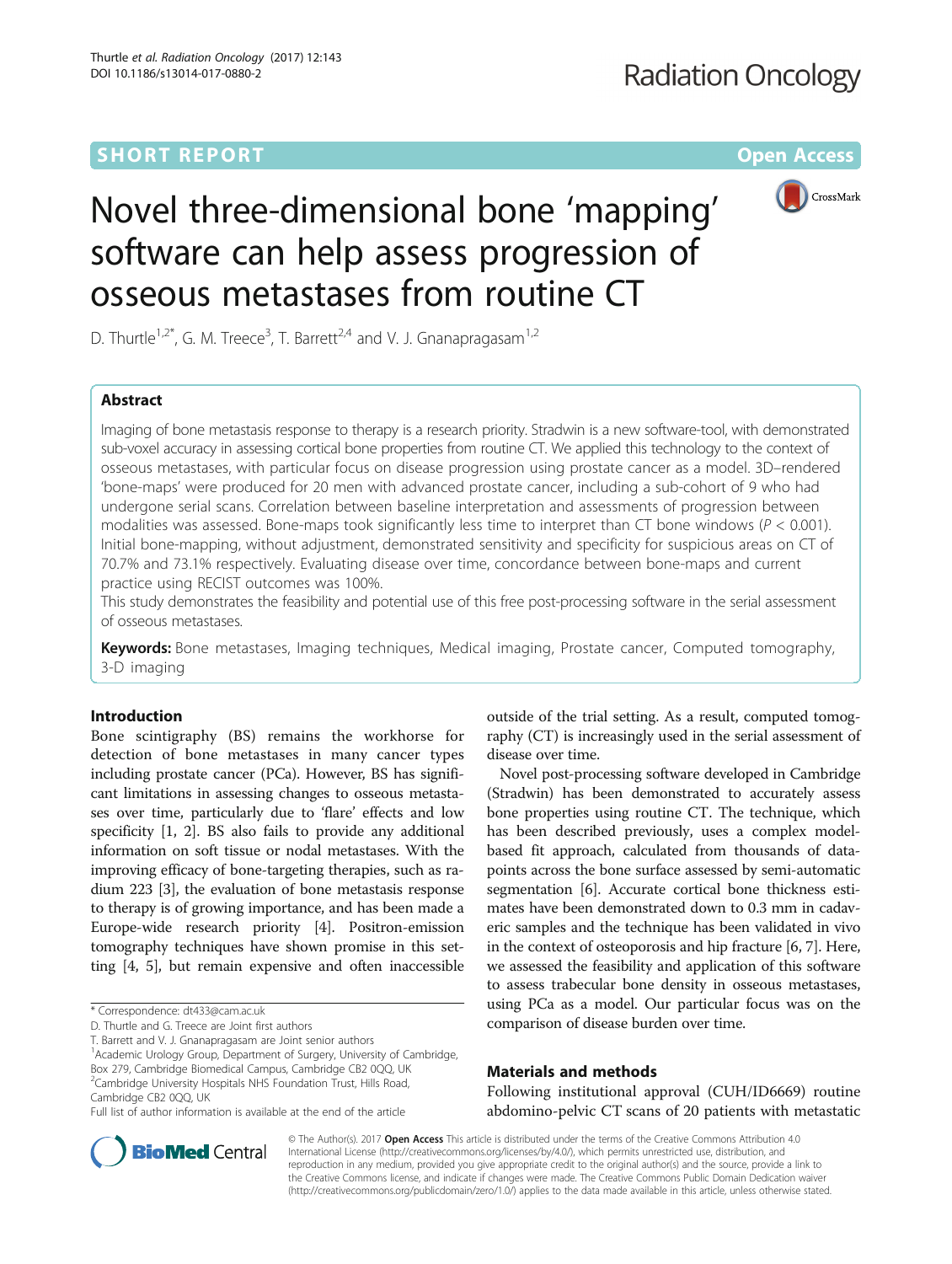<span id="page-1-0"></span>PCa were retrospectively retrieved, anonymised at source, and processed using Stradwin 5.1 software.<sup>1</sup> 3-dimensional rendered 'bone-maps' of the pelvis and lower vertebral column were produced for each patient, with trabecular bone attenuation coefficients 'mapped' to the surface (Additional file [1\)](#page-2-0). Contemporaneous isotope BS (within 2 months of CT), were also retrieved. A sub-cohort of 9 men who had undergone follow-up CT and contemporaneous BS, during the study period, were selected for further study. The CT scans of these 9 men were also retrieved and processed.

Bone-maps and the bone-windows of original CT scans were randomised and reviewed independently by a consultant radiologist blinded to previous imaging or clinical information. The radiologist localised suspicious areas of osseous metastasis using a novel validation tool (Additional file [1](#page-2-0): Figure S1). Time taken to interpret each modality was recorded. Results for each of the skeletal areas isolated on the validation tool were compared between each modality to calculate comparative sensitivity and specificity, initially comparing bone-maps to CT. Data management and analysis was performed in MS Excel (Washington, USA) and StatsDirect (Altrincham, UK) respectively.

Comparing baseline and follow-up bone maps, osseous disease stability, progression or response was assessed using RECIST outcomes [[8\]](#page-3-0). These outcome decisions were compared against those made by using the 'gold standard' of current clinical practice, using BS and CT in combination to assess disease progression or response.

#### Results

The median (IQR) age across the cohort of 20 men was 73.5 (69.5–76.25) years. Median (IQR) PSA at diagnosis was 130.5 (26–389) ng/mL. 10 men had a clinical diagnosis of PCa. Of the remainder, 5 had histological Grade Group 5 PCa (Gleason 9 or 10) at diagnosis, 3 had Grade Group 4 (Gleason 8), and 2 had Grade Group 2

(Gleason  $3 + 4$ ). All men had at least one bone metastasis demonstrated on both BS and the imaged skeleton on CT.

CTs contained a mean  $(\pm SD)$  281  $(\pm 53)$  images whereas single 3D–rendered bone-map overviews were produced for each case (e.g., Fig. 1a). Accordingly, bone-maps took significantly less time (mean  $(\pm SD)$  93.6 s  $(\pm 29.5)$ ) to interpret than CT bone windows (217.3 s ( $\pm$ 63.1) ( $p$  < 0.001).

Interpretation of bone-maps led to calls of 235 areas appearing malignant and 47 suspicious, compared to 264 and 28 respectively for CT. Without any software adjustments, the sensitivity of bone-maps for demonstrating malignant areas recorded from CT was 70.7%, with 73.1% specificity. Correlation between CT and BS interpretation was also assessed, with CT demonstrating 85.6% sensitivity for metastases reported on BS with 64.7% specificity (Table [1\)](#page-2-0).

The median (range) interval between processed CTs in the sub-cohort assessed for progression was 13 (4–23) months. The mean (range) time between CT and BS in this cohort was  $4.1$  (0-25) days. 7 of these 9 patients were reported to have progressive disease using CT and BS in combination, the other 2 had stable disease. Using bone-maps in isolation the same results were reported, with the same patients reported to have progressive and stable disease respectively. This equates to 100% concordance within our cohort, between bone-maps and the current clinical standard for assessing disease progression.

#### **Discussion**

Applying software designed for alternative purposes we have demonstrated proof-of-concept for the use of Stradwin to non-invasively assess bone metastases. Using a simple post-processing step, CT data can be transformed in to easily-interpreted single-visualisation 3D– overviews of osseous disease burden. These single image bone maps took significantly less time to read, and may be easier for non-specialists to interpret.



Fig. 1 79-year old male with Grade Group 5 (Gleason 5 + 4) prostate cancer. Anterior (a) and posterior d stills of a 3D bone map with trabecular bone attenuation coefficients mapped to the surface (legend left of image  $a$ ). Anterior (c) and posterior (f) isotope bone scans and axial CT images (b and e) are shown from the same date. Dark blue areas on the bone maps correspond to areas of sclerosis, well-demonstrated in the left pubis (black arrows **a, b, c, d** & f) and right acetabulum (white arrows **d, e** & f). Anterior view of the same patient's 3D bone map 24 months later (g) demonstrates particular progression in the right ilium (white arrow) and L2 vertebra (black arrow), also demonstrated on the original  $CT(h)$  and contemporaneous  $BS(i)$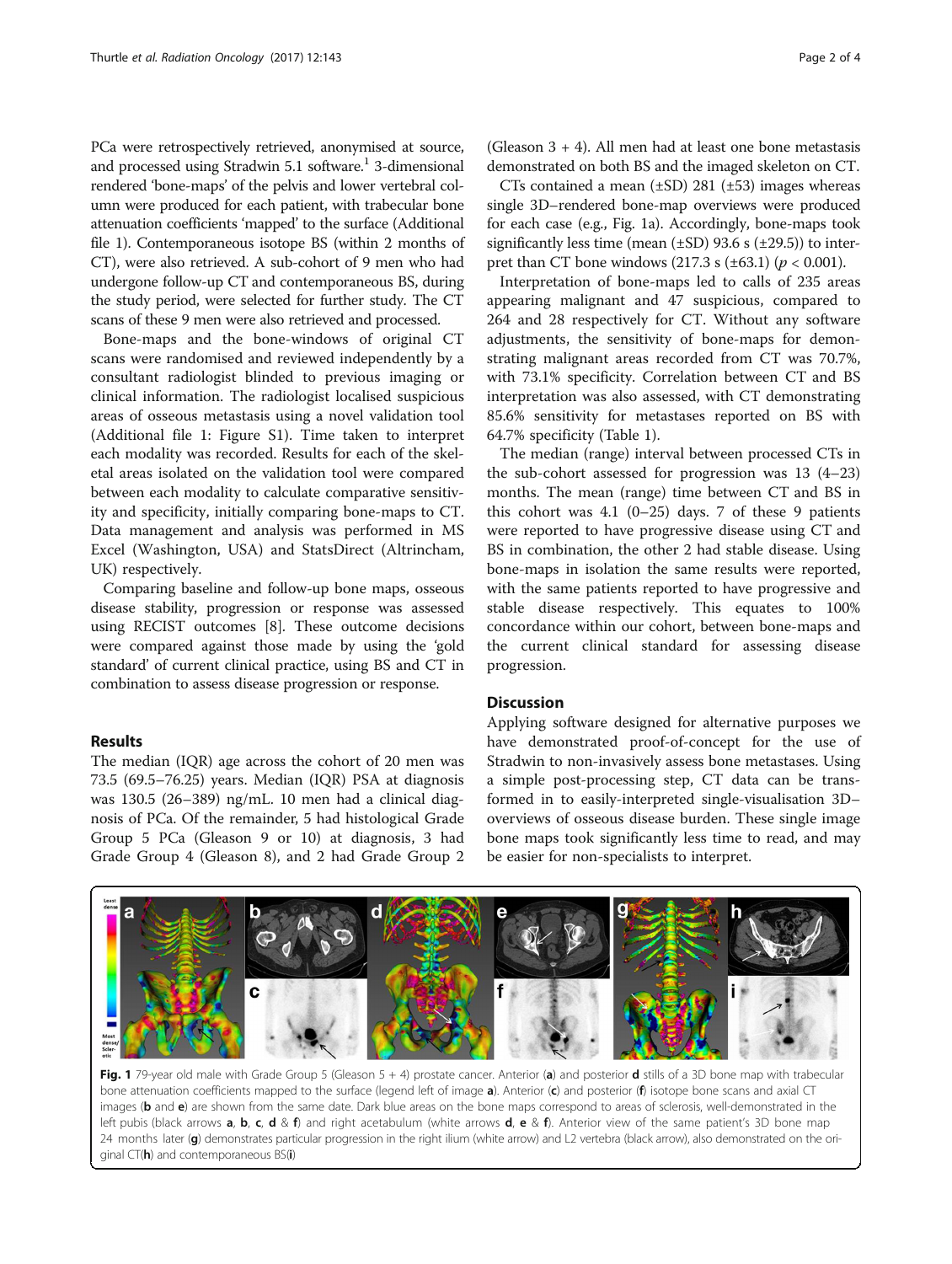<span id="page-2-0"></span>Table 1 Interpretation time, results and sensitivity/specificity for each modality against the reported comparator

| Test modality | Mean interpretation<br>time (s) | Malignant areas | Suspicious areas | Compar-ator | Sensitivity<br>(Exc 'sus') | Specificity<br>(Exc 'sus') | Sensitivity<br>(Inc 'sus') | Specificity<br>(Inc 'sus') |
|---------------|---------------------------------|-----------------|------------------|-------------|----------------------------|----------------------------|----------------------------|----------------------------|
| Bone Map      | 96.3                            | 235             |                  |             | 70.71                      | 73.08                      | 69.05                      | 58.28                      |
| C             | 222.1                           | 264             |                  |             | 85.63                      | $64.7^{\circ}$             | 81.56                      | 62.89                      |

These were assessed including or excluding calls of suspicious ('sus') areas

The relatively low values for sensitivity and specificity of bone maps compared to CT should be viewed in the context of only marginally better results when CT was compared to BS. This may be due, in part, to the artificial situation of viewing the modalities in complete isolation from one another, though it is also acknowledged an element of subjectivity exists with any imaging interpretation. Without histological correlation we are unable to conclude that areas only reported as malignant or suspicious on bone-maps are indeed false positives, rather this may reflect inadequacies of our reference modalities.

The technique shows particular promise for comparisons of disease over time, with 100% concordance in our cohort. The potential clinical utility of assessing treatment response is significant given the increasing efficacy of bone-targeting therapies, inadequacies of BS in this context, and high costs of functional imaging techniques such as PET-CT. Although we have focussed here on assessments of overall disease progression, the technology may also be effective in assessing individual bone metastasis size and response. Evaluating bone metastases in combination with the software's validated accuracy in assessing cortical properties may also be of significant clinical value in the assessment of pathological fractures.

There are numerous potential advantages to this technology. CT scans are cheap, quick and widely available; most patients with cancer will already undergo a baseline CT scan and as such no additional radiation would be required. This post-processing software is free-to-use, intuitive and fully compatible with DICOM data. The produced single-image overviews (e.g., Fig. [1](#page-1-0)) would be of value in the multi-disciplinary team meeting or as a discussion-aide when counselling patients about disease extent, progression or stability. Bone-maps may also prove useful adjuncts for radiologists, highlighting areas to particularly focus upon. This technology would have similar potential in other cancers that preferentially metastasise to the bone e.g. breast cancer.

Potential drawbacks include that current processing is not fully-automated, allowing no standardisation of colour thresholds between scans, or patients. This processing step does also require a small amount of additional time. However, it is anticipated that optimisation of this software specifically for use in osseous metastasis could allow a fully automated, standardised processing protocol. Other prospective software amendments seek to set thresholds such that only abnormally sclerotic bone is highlighted, removing the background 'noise' in the final bone maps. Currently, bone-maps require visual interpretation with the associated subjectivity herewith. Eventually we anticipate that computerised quantification of abnormal areas from these bone maps may enable estimates of total skeletal involvement. Such a numerical value would be invaluable in assessing disease progression or response to treatment, and remove the need for visual interpretation of these 3-dimensional constructs. This could have applications in therapeutic trial design in addition to routine clinical practice.

Limitations exist in terms of study design – with a retrospective format, lack of a histological gold standard and limited numbers. It is intuitive that this technique, using routine non-functional CT, relies upon architectural changes within the bone. For this reason, when assessing disease over time against RECIST outcomes it is unlikely bone maps could demonstrate complete or partial response, as burnt-out metastases typically remain sclerotic. For this reason, functional imaging modalities may be more sensitive earlier in the metastatic process or when assessing for early response or non-response to treatment.

In summary we report here a potential quick and costeffective method for assessing bone metastasis response. These promising preliminary results justify further work on this exciting free technology which we encourage other institutions to consider trialling as we seek to optimise and improve its value in this important setting.

#### **Endnotes**

<sup>1</sup>Stradwin is available as a free download from [http://](http://mi.eng.cam.ac.uk/~rwp/stradwin) [mi.eng.cam.ac.uk/~rwp/stradwin/](http://mi.eng.cam.ac.uk/~rwp/stradwin)

#### Additional file

[Additional file 1:](dx.doi.org/10.1186/s13014-017-0880-2) Instructional methodology to create 'bone maps' using Stradwin software and validation tools for skeletal metastases. (DOCX 258 kb)

#### Acknowledgements

We thank research support from the National Institute of Health Research, Cambridge Biomedical Research Centre, Cancer Research UK, Cancer Research UK and the Engineering and Physical Sciences Research Council Imaging Centre in Cambridge and Manchester and the Cambridge Experimental Cancer Medicine Centre.

#### Funding

No dedicated funding was received in relation to this project. We acknowledge supporting centres below.